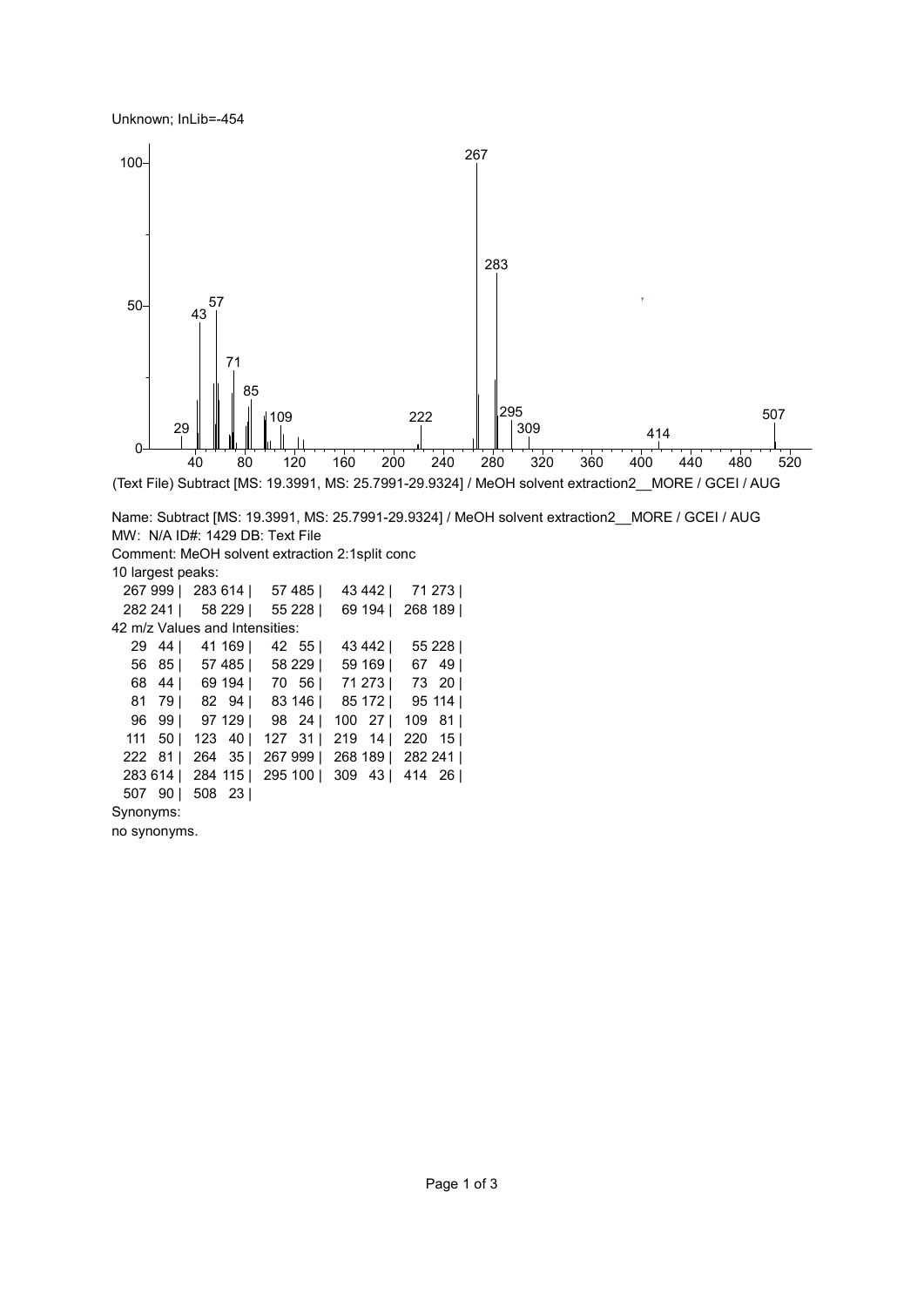





Name: 18-Pentatriacontanone Formula: C35H70O MW: 506 Exact Mass: 506.542667 CAS#: 504-53-0 NIST#: 18165 ID#: 42822 DB: mainlib Other DBs: Fine, TSCA, HODOC, NIH, EINECS InChIKey: DMCJFWXGXUEHFD-UHFFFAOYSA-N Non-stereo 10 largest peaks: 71 999 | 267 551 | 69 470 | 85 365 | 83 358 | 283 354 | 97 226 | 82 194 | 95 187 | 67 184 | 259 m/z Values and Intensities: 67 184 | 68 119 | 69 470 | 70 181 | 71 999 | 72 71 | 73 9 | 77 36 | 78 15 | 79 39 | 80 31 | 81 174 | 82 194 | 83 358 | 84 112 | 85 365 | 86 26 | 91 52 | 92 20 | 93 24 | 94 20 | 95 187 | 96 172 | 97 226 | 98 88 | 105 103 | 106 13 | 107 20 | 108 11 | 109 94 | 110 52 | 111 86 | 112 29 | 113 40 | 114 20 | 115 11 | 116 4 | 117 18 | 118 9 | 119 18 |